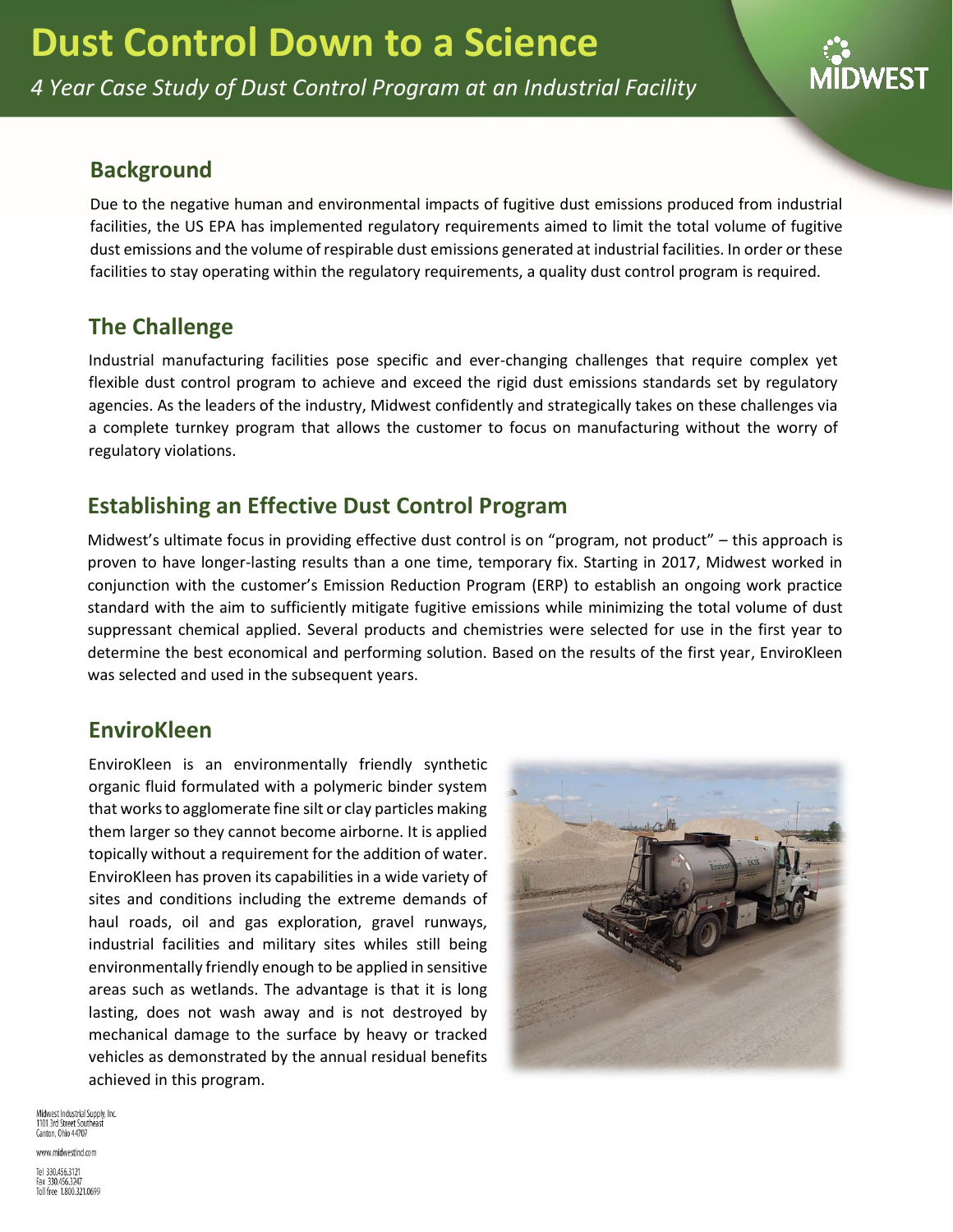

## **Evaluating and Monitoring the Performance of the Program**

To quantify the effectiveness of the Dust Control Program, Midwest's Dust Control Engineering group conducted routine performance monitoring consisting of:

- 1. **Instantaneous Visual Emissions Observations (VEO**) VEO's are an U.S. E.P.A. method in which a certified observer evaluates, quantifies, and records the opacity of a dust plume using a standard and recognized procedure.
- 2. **Silt load sample collection and testing** Silt Load testing is an US E.P.A. method used to predict and quantify dust emissions from the resuspension of loose material on the unpaved surface due to traffic. Per EPA's AP-42 document, the term "silt loading" refers to the mass of silt-size material per unit area of travel (g/m<sup>2</sup>).

### **Results of the Program: Visual Emissions Observations**

| Year                                                                                                                                           | <b>Annual Pre-</b><br>treatment VEO<br>Average Opacity | Pre-treatment VEO<br>Range | <b>Treated VEO</b><br><b>Average Opacity</b> | <b>Treated VEO</b><br>Range | Annual %<br>Reduction in<br><b>Average Opacity</b> |  |  |
|------------------------------------------------------------------------------------------------------------------------------------------------|--------------------------------------------------------|----------------------------|----------------------------------------------|-----------------------------|----------------------------------------------------|--|--|
| 2017                                                                                                                                           | 47%                                                    | 10-75%                     | 9%                                           | $0 - 30%$                   | 81%                                                |  |  |
| 2018*                                                                                                                                          | 40%                                                    | 25-75%                     | 16%                                          | $0 - 25%$                   | 60%                                                |  |  |
| 2019                                                                                                                                           | 25%                                                    | 15-40%                     | 10%                                          | $0 - 25%$                   | 60%                                                |  |  |
| 2020                                                                                                                                           | 18%                                                    | 10-25%                     | 10%                                          | $0 - 20%$                   | 44%                                                |  |  |
| *5 additional untreated areas were added in 2018 that did not receive treatment in 2017 – resulting in slightly higher average treated opacity |                                                        |                            |                                              |                             |                                                    |  |  |

*than see other years.*

The average treated opacity readings were reduced by over 80% in the first year of the program. This level of reduction in opacity was maintained throughout the program except for 2018 during which the treatment areas expanded to include five additional areas not previously treated in 2017 therefore no residual benefits of the program were realized in those areas.

# **Results of the Program: Silt Loading**

| Year | <b>Untreated Average</b><br>Silt Load (g/m2) | <b>Annual Pre-</b> | <b>Annual Treated</b> | Annual %     | % Reduction in |
|------|----------------------------------------------|--------------------|-----------------------|--------------|----------------|
|      |                                              | treatment Average  | Average Silt          | Reduction in | Silt Load vs   |
|      |                                              | Silt Load          | Load $(g/m2)$         | Silt Load    | Untreated      |
| 2017 | 2231.00                                      | 2231.00            | 230.00                | 90%          | 90%            |
| 2018 |                                              | 582.00             | 54.03                 | 91%          | 98%            |
| 2019 |                                              | 160.27             | 91.05                 | 43%          | 96%            |
| 2020 |                                              | 464.50             | 63.10                 | 86%          | 97%            |

The dust control program reduced the silt load by 90% during the first year. A greater than 95% average reduction in silt load was achieved and maintained through the subsequent three years of the program when compared to the average untreated silt load.

Midwest Industrial Supply, Inc. 1101 3rd Street Southeast Canton, Ohio 44707

www.midwestind.com Tel 330.456.3121 Fax 330.456.3247<br>Toll free 1.800.321.0699